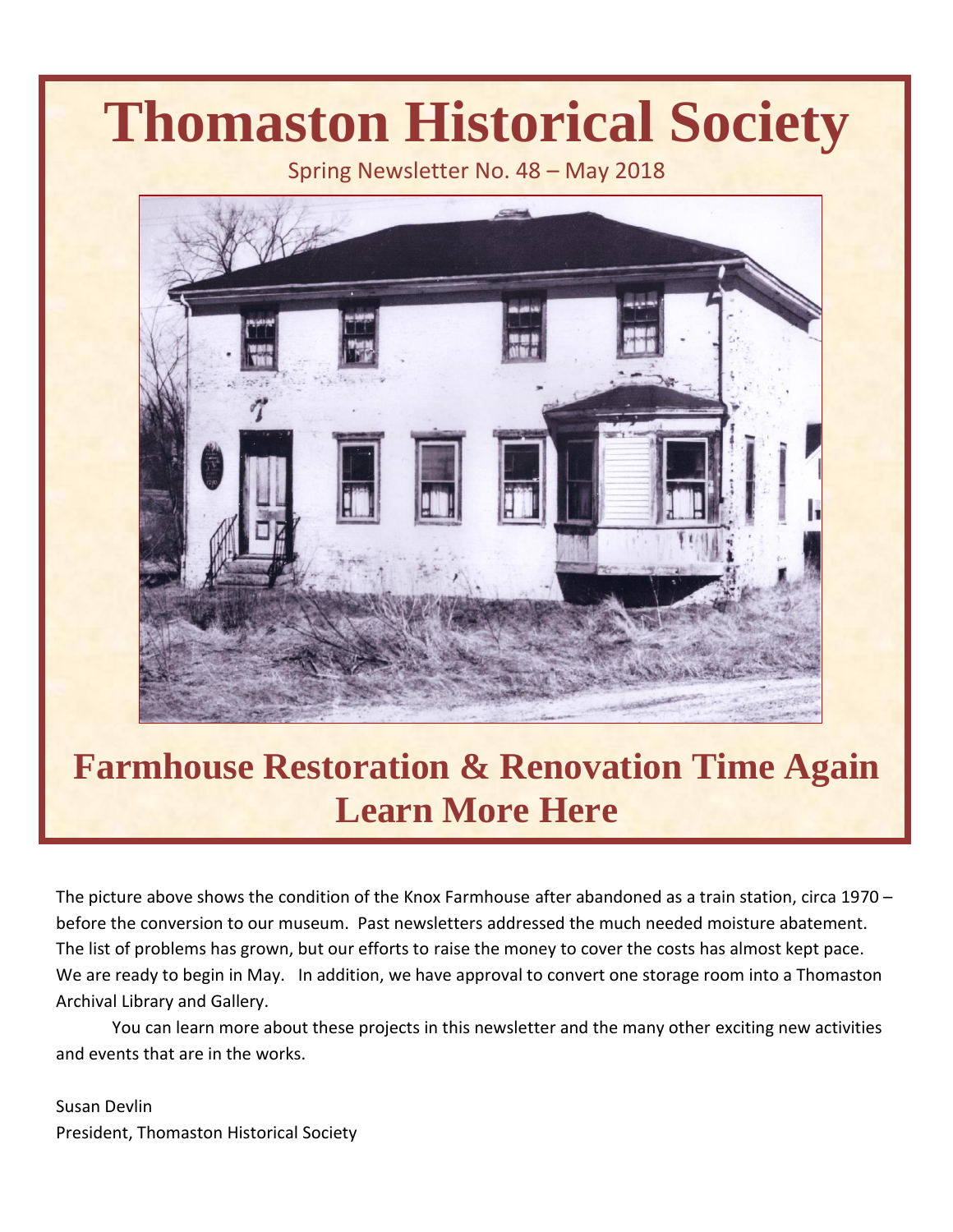#### **Join Us for our 5th Summer House Tour in June**

The Thomaston Historical Society will host its 5th annual Summer House Tour on Saturday, June 17 (rain date Sunday, June 18) from 1-4 P.M. at the home of Pam and Dave Allemeier and Penelope Baker, 14 Elliott Street.

This year's home, known as the Capt. Alfred Watts homestead, is a beautiful early Greek Revival style house. Master Mariner Alfred Watts purchased the land in 1847 and contracted with James Overlock to build the house in 1848. The Thomaston Historical Society has the signed agreement between Captain Watts and James Overlock in its archives. The house features a wide frieze and simple corner columns



or pilasters supporting the roof and includes a piazza on the west façade. The front façade has a small enclosed single-height porch. The attached barn to the rear of the property has been turned into a delightful entertainment area with a lovely view of the Georges River. Lovely gardens outline the property as well.

Tickets will be available at the door and include light refreshments. A variety of raffle baskets will also be available. Detailed information for this event will be available on [www.ThomastonHistoricalSociety.com.](http://www.thomastonhistoricalsociety.com/)

Mimi Zwick, Chair of House Tours

#### **Saluting Thomaston Veterans**

The project continues; we are contacting and gathering personal stories from the Korean and Vietnam Wars to add to our profiles of Thomaston veterans. This effort has been heartfelt and rewarding. The men and women who served have been so generous in relating their experiences. We are still adding stories. If you are a Thomaston veteran or know one, please let the Thomaston Historical Society know so we can add this profile.

The museum has on display a notebook of Thomaston WWII veterans with their stories and pictures already. Come visit us and see the veterans you know!

Plans for a Veteran Reception are starting to firm up. We want your input, too. What would you like to see at this event? The plan is to pick a day, on or near Veterans Day, to honor all veterans and their families, friends and anyone who would like to join us. As the plans get finalized we will announce the date, time and location.



Cliff Blastow - Vietnam

Sandy Moore, New Veteran Project Chair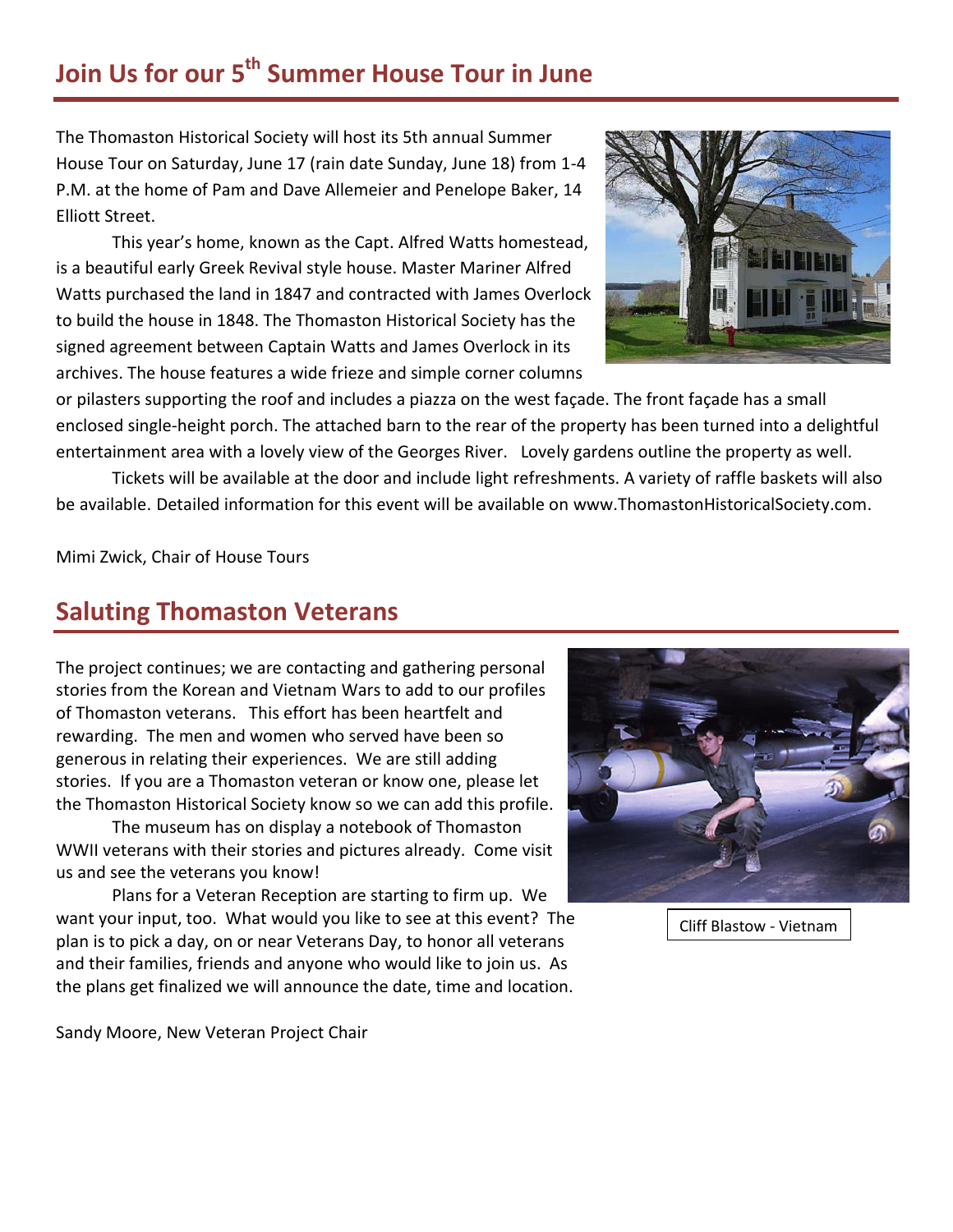### *Bradley Beckett Local History Fund Launched*

Bradley Beckett published A History of Thomaston, Maine for Young Readers in 1974. This book grew out of his avid interest in local history from an early age and a love of teaching. This very popular educator taught 4th and 5th grade for 26 years, first at the Thomaston Academy building and later at the Thomaston Grammar School. Tragically his life was cut short by cancer in 2002, shortly before his 50th birthday.

Recently the Beckett family donated a case of the second



printing of his book to the Thomaston Historical Society. It is being used to help kick off the Bradley Beckett Local History Fund, which will seed school projects in local history. Currently Oceanside Middle School teachers, Rachel Burns, Bruce Gamage, and Lynnette McLaughlin, are planning future projects with the Thomaston Historical Society. Under discussion are a possible "Then and Now" book, a cemetery cleaning and profiling project, and a Thomaston time line to be displayed in the former Lura Libby School if preliminary plans to convert the former school into a municipal building come to fruition. You can support this project in two ways:

> Helping implement the projects with the schools Making a donation to the fund.

The first donors of more than \$20 to the fund will receive one of the books. We already have received over \$300. Donors are encouraged to write a memory note about Brad to include in a booklet being prepared for the family and school. All funds will be held by the Historical Society for future school history projects. Donations can be made out to Thomaston Historical Society, PO Box 384, Thomaston, ME 04861. Please note that the donation is for the Bradley Beckett Local History Fund. Contact [info@thomastonhistoricalsociety.com](mailto:info@thomastonhistoricalsociety.com) for more information. Donors will be kept appraised of the progress of the projects if an email is included with their donation.

Susan Devlin, Fund Chair (until someone volunteers to take the lead)

#### *Anatomy of Thomaston's Main Street Business Section, North Side*

Thomaston is fortunate to have its original 19th century business block district still intact with but few exterior changes. By today's standards, a block is an area surrounded by streets, usually subdivided into several smaller land lots. A business block of the 19th century, however, refers to an individual building, oftentimes connected to others. Thomaston had several such blocks, usually named after the individuals who built them.

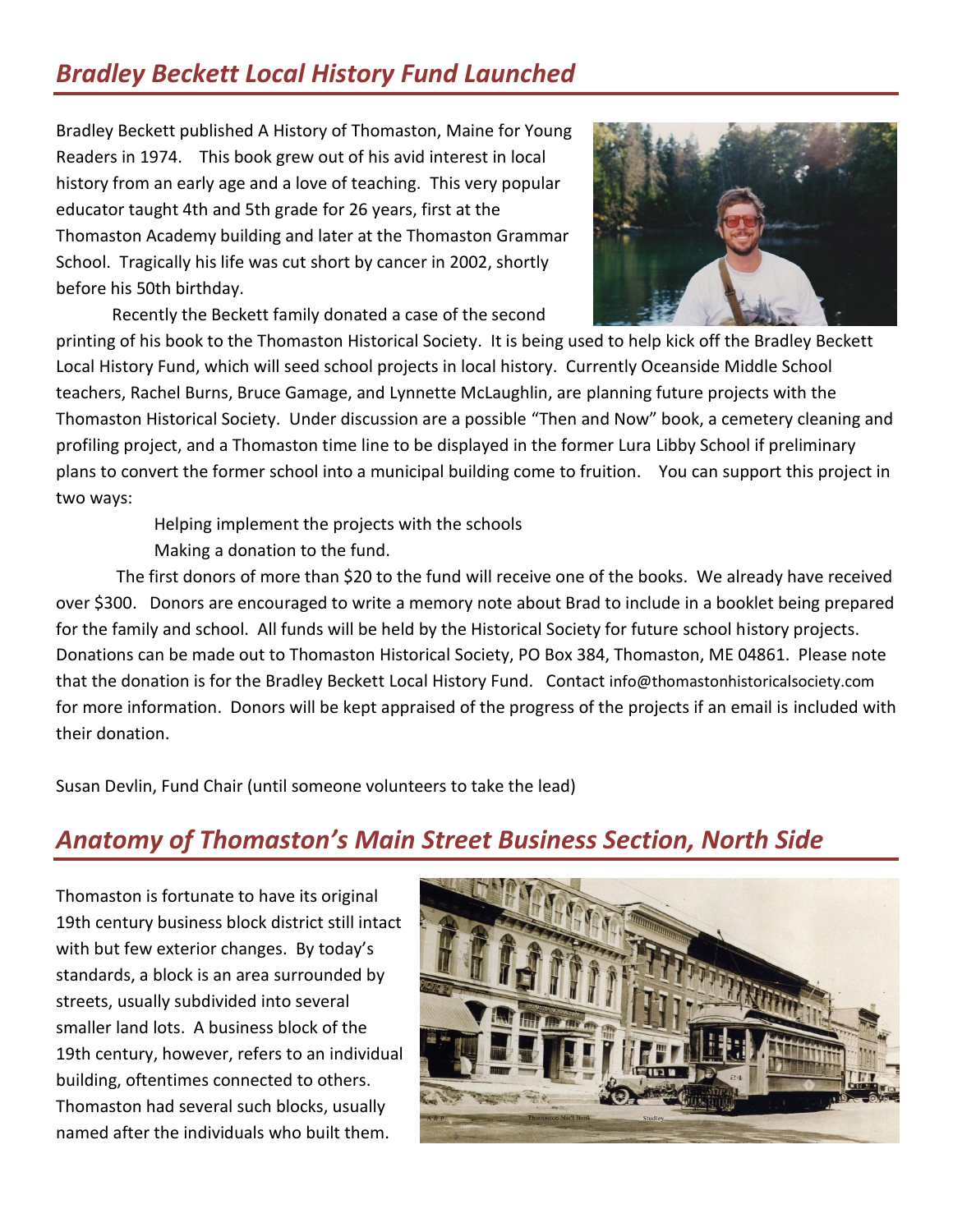Standing at the present Watts Block, looking across Main Street toward the north side of the business district and starting from the west (on the left) to the east (Beechwood Street on the right) are five business blocks built between 1848 and 1891.

The Stimpson Block (sometimes referred to as the bank block), now housing Thomaston Grocery and Indigo consignment store, was built in 1874 by Charles W. Stimpson. Late 19th century urban renewal was responsible for the removal of the first Thomaston Bank, built on this site in 1825, but some of the granite was reused for a vault within the east side of the new Stimpson Block, and incorporated into the new "Bank Block".

The next block to the east is known as Union Block. This three-story brick block was built in 1857 by a number of local businessmen as an early "condominium" business block and consists of 22 second-floor windows in a horizontal row with a floor above and several storefronts below. Unit One, adjacent to Stimpson Block, was built by Starrett and Starr as cabinetmakers' shops and subsequently housed a stove, plumbing and tin store. In the early 20th century it was a dry goods store and for many years a hardware store (now Ross Levett Antiques). The next two units were built by Flint & Creighton and housed Union Hall above and dry goods, drug store and variety store below (today houses Yoga and half of Athens Pizza); the next two units were built by Barnabus Webb (Athens and Creative Images); and the last unit was built by Oliver Jordan, who, within ten years, sold to Sanford Delano. Maj. Delano opened a saloon with lodging on the upper floors (formerly Bowdish 5 & 10, Heritage Bank and will soon be opened as the Block Saloon.)

The Jordan Block was built by Capt. Oliver Jordan and Capt. Barnabus Webb in 1848. A few owners/tenants have been T.A. Carr Ins; C.C. Morton and Winchenbach Dry Goods; J.W. Harrington Hats & Furs; Hodgkin Dry Goods, Thomaston Café and Davis Funeral Parlor (more recently a dental practice and today a coffee shop).

The Vinal Block was built by Oliver Vinal on the site of the Keith Block, which burned in 1891. It was built immediately after the fire and William Vinal opened his store (formerly housed John Stetson; Red and White Groceries; 1st National; and an antiques store and today is a gym.) For a time, the public library was on the second floor.

Captain William Singer built the Singer Block on the NW corner of Beechwood and Main in 1869. His son, Thomas, sold candy, soda and light groceries. Walker, Linekin and Gray had stores, followed by a laundry, a restaurant and now Sandra L. Hoekstra, Bookseller.

#### Peggy McCrea, Historian

#### *Cushing Merchant's Coin: History from the Archives!*

Recently while sorting though some files, we came across the "trade token or merchant's token" attached to this letterhead. Many would call this a coin, however the proper connotation is as a trade token issued by a merchant to be used solely in his store. This token is made out of a white metal with a plain edge. The obverse has J. O. Cushing Co.



Thomaston, ME, surrounding a fleur-de-lis in the center. The reverse has at the top GOOD FOR and at the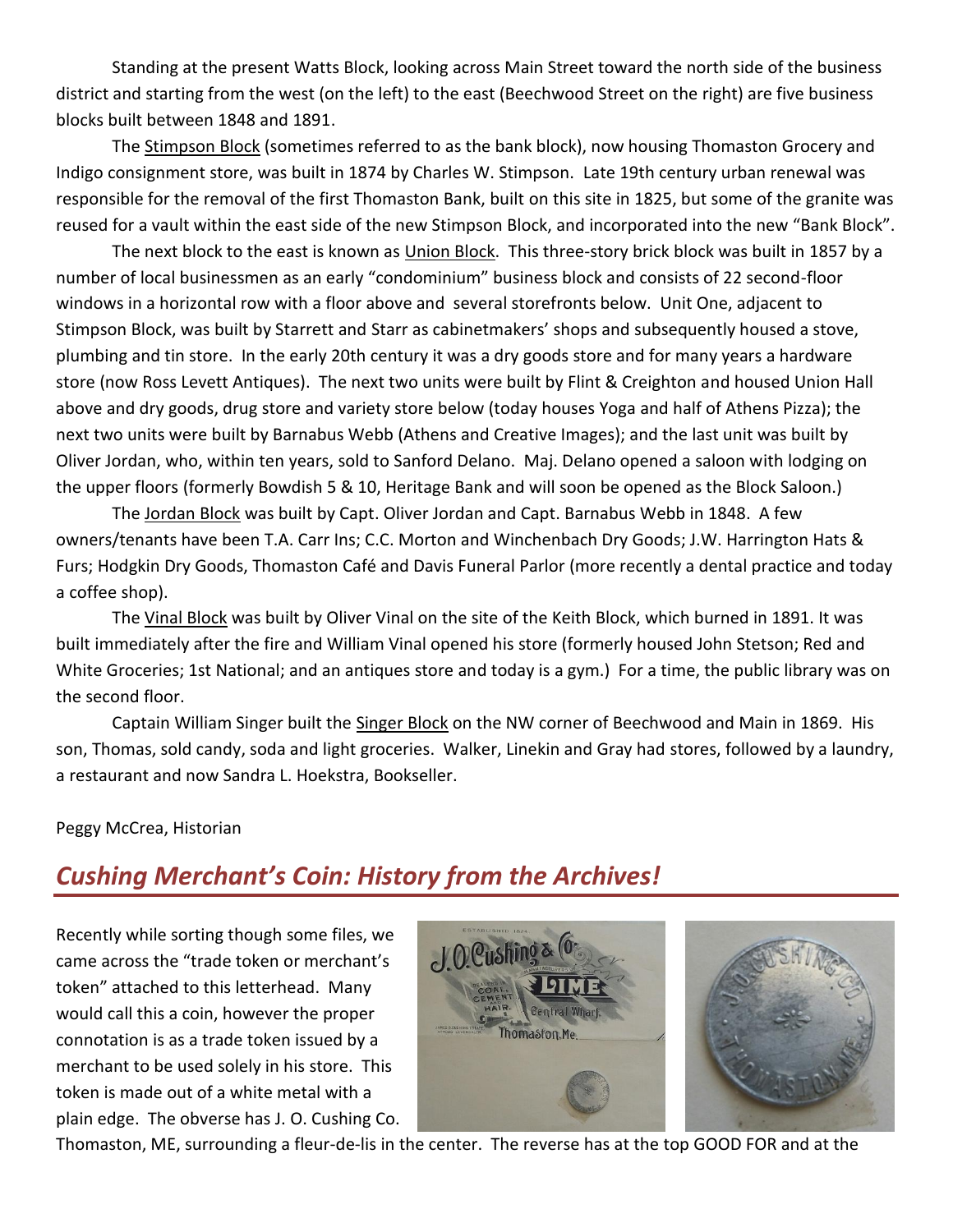bottom AT THE OFFICE surrounding a large 5C in the center. The letterhead shows the company was established in 1824 as manufactures of lime and dealers in coal, cement and hair. I assume the hair was probably horse hair for use in plastering.

Who was J.O. Cushing? The 1860 census listed his occupation as shipbuilder, the 1870 census lists his occupation as lime burner, and his 1894 death certificate lists his occupation as lime manufacturer. Morse's Thomaston Scrapbook provided the following information. During the Civil War years he was a shipbuilder who after the War acquired the Brown Kilns and shore property along with the store. At that time three Thomaston firms did most of the lime business in town. J.O. Cushing Co. was one of the three. J.O. Cushing bought the Cushing house on Elliot Street in 1857. It stayed in the family until 1945.

So from an afternoon updating the archive files we get a brief look into an outstanding Thomaston citizen. Perhaps more short stories will come out of future browsing in the files.

Bill Gay, Vice President

#### *Farmhouse Restoration Challenges*

In May Joseph Construction will start our major moisture abatement project. Moisture was identified as the greatest risk for our building during the CAP evaluation in 2016 so this project has been long in the works. While Steve Joseph and his crew will be digging around the building to waterproof the foundation and put in drainage pipes on all sides except the track side, the farmhouse will still be open.

WE WILL CLOSE THE MUSEUM FOR SAFETY DURING THIS PERIOD STARTING ABOUT May 24<sup>th</sup> AND OPENING WHEN THIS PHASE IS DONE, LIKELY MID JUNE.

Because we have to remove the wheel chair ramp to complete the drainage work, we received permission from the MDOT to replace the ramp out towards the drive – making it more accessible. Come check out how the work is progressing and come in to see the museum collection changes.

 Unfortunately, careful inspection of the building has brought other problems to light, some related to the moisture problem and some not. We are planning to address all of the problems we have discovered:

- Pulling up the carpeting, cleaning and then sealing the cement slab in the archive room. Moisture has been penetrating this floor, an issue exacerbated by the humidity control unit which was pulling moisture up through the floor.
- Replacing gutters/down spouts and repair rot in backing boards.
- Fixing leakage around windows, repairing/painting window frames, and replacing missing mortar in the brick.
- Replacing the furnace.
- Replacing the inefficient, malfunctioning temperature and humidity control unit in the archive room and expanding temperature and humidity control to both floors of the el.
- Bringing the alarm system up to code thanks to advice from our fire chief, Mike Mazzeo.
- Replacing the water meter, which is now sitting in water on the floor of the basement, and adding a new water cutoff valve.

We have waited to begin this work until nearly all the approximately \$100,000 needed to pay for the work has been acquired. We are nearly there and, though any donations will be helpful to put us over the top.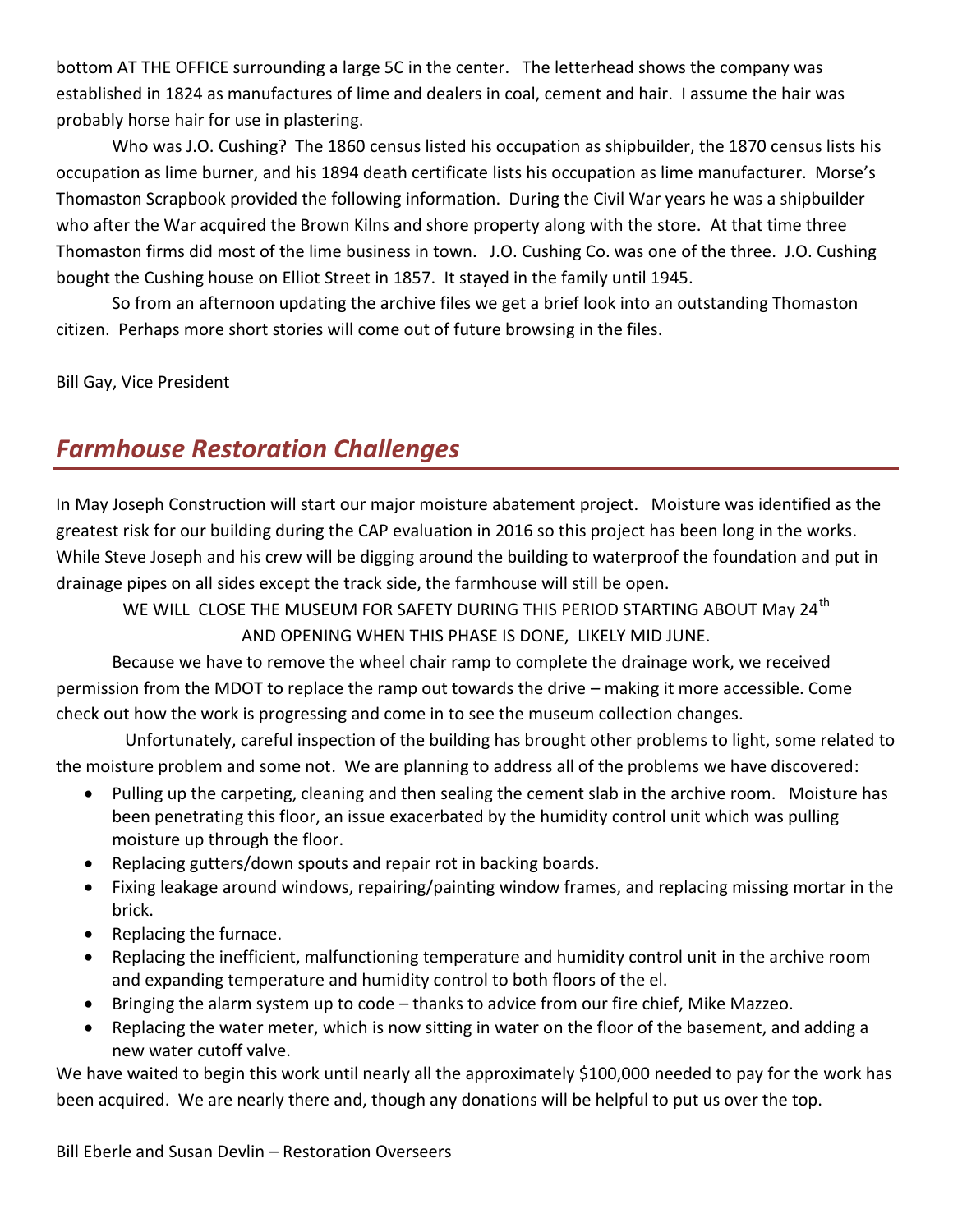#### *New Archival Library and Gallery*

With the upgrade of the temperature/humidity control unit, we now have permission from the Fire Chief to open the first floor room to the public. As the second floor can never have public access due to fire safety regulations, we will move most of archival storage upstairs. Our large selection of publications, photographs and framed art pieces will be accessible to the public the first time. We hope our new archival library and gallery will open by fall if all goes well – next spring at the latest. Look for news of the grand opening.

Susan Devlin - Curator

#### *Tour Brooks Trap Next August*

Trapping and eating lobsters have been a Maine way of life almost since it was first settled. But how are modern lobster traps made and how do they work? In August, you will have the opportunity to tour Brooks Trap and learn answers to these questions. We are still finalizing the date and times – watch for this information on our Website, [www.thomastonhistoricals](http://www.thomastonhistorical/)ociety.com

The cost is \$25, discounted to \$20 for members of the Thomaston Historical Society. You can make reservations by sending a check to Thomaston Historical Society, PO Box 384, Thomaston, ME 04861. Please note that the payment is for the Brooks Trap Tour. Space is limited – reserve your tickets early. Our tour last year of Dragon Cement sold out very quickly. For more information, contact info@ThomastonHistoricalSociety.com.

Ursula Kruse-Vaucienne and Susan Devlin, Tour Coordinators

#### *Cemetery Cleaning/Repair Workshop This Summer*

We have received a lot of praise for the result of the restoration of Gen. Henry Knox's grave site – but also some concerns about the conditions of the surrounding areas of the cemetery, with stones broken or in desperate need for cleaning. Sexton Pete Lammert has made progress over the years, but the significant effort needed requires more than one person.

With the Thomaston Cemetery Committee's blessing, we have scheduled a four day workshop next summer to jump start more cemetery restoration. The workshop will be led by Joe Ferrannini, a professional gravestone conservator and owner of Grave Stone Matters in Hoosick Falls, N.Y. He has taught many workshops for the Maine Old Cemetery Association (MOCA) and has done major restoration projects around the country. Up to 30 students are possible – so space will be limited.

Similar to the Maine Old Cemetery Association, we are not setting a fixed fee for the workshop, hoping each



participant will give what they can to cover expenses. Consider registering for 1 to all 4 days, making a donation to cover the cost and/or sponsoring the restoration/*maintenance* of a gravesite. For more information, email info@ThomastonHistoricalSociety.com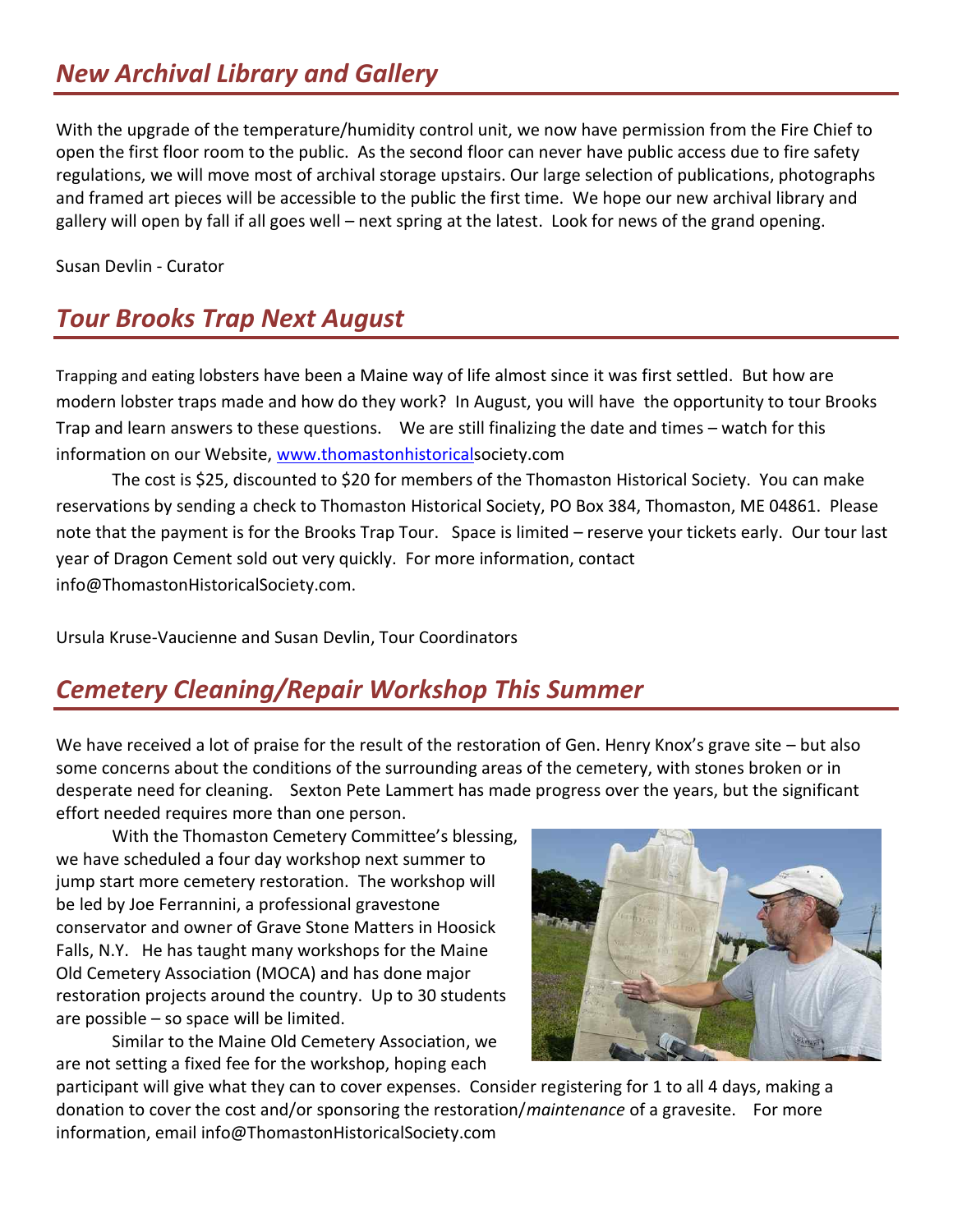#### *More New Project Ideas – But We Can't Move Forward Without You*

Here are some other ways you can help us expand our reach:

- *Editing The Olson House by Brad Beckett for Publication* We have another opportunity to honor Brad's contributions to area history. Not long before he died he was working on a book on the Olson House and the descendants of the Samuel Hathorn who lived there. Brad had given a draft to Shirley Stenberg who recently donated it to us. Our long term goal is to find a volunteer or student intern who is interested it polishing this draft for possible publication.
- *Stories Behind the Cemetery Monuments* –Wouldn't it be fun to collect the stories of families buried in our cemetery, using remembrances and photographs? A Rockland Cemetery did this and selfpublished a wonderful book. Do you have a family that we could preserve in this way and help jump start another then-and-now project?
- *Sunday Trivia*  Sally Ploski's new Facebook question each Sunday is gaining followers. Join the fun by seeing if you can be the first to answer the question and win a prize. We also need a supply of questions to challenge our followers.
- *Museum Hosts* We have had to cut back on the hours we are open in the summer for lack of volunteers for regular or just occasional duty. We try to have two people there during open hours. This is a great opportunity to learn about our collection from a seasoned volunteer. During down times, you can help us uncover hidden gems in storage.
- *Moving Our Archives Upstairs*  Before the floor of the first floor ell can be repaired the room has to be emptied and most of the content moved upstairs. We need helpers to do this. Can you donate a  $\frac{1}{2}$ day or more?
- *Implementing New Library/Gallery*  We are looking for someone to help build the bookcases for us. In addition, once the room is ready, the books, maps, newspapers, etc. need to be sorted and placed in the new bookcases and framed items arranged and hung. We need help in planning and implementing this. Again, just a few hours would help.
- *Design/ Tech Support for Smartphone Walking Tours* We need the technical know-how to transform Peggy McCrea's history of different streets into walking tours, cemetery tours, or waterfront tours. We need someone who has the technical know-how to help us jump start this project.
- *Expanding Through Electronic Displays* Several of our projects tell stories through pictures, such as 20<sup>th</sup> century boat builders, veteran profiles, and stories of growing up in Thomaston. These would be best presented electronically and would allow us to further expand our museum within the space we have. We need computer savvy individuals to help design this computer application or point us in the direction of free tools to use. We also need help in converting some of the display material we have to this approach and plan for new content.
- *Cataloging Our Collection*–While organizing our collection and entering the items into PastPerfect, a museum database, we are discovering gems we did not know we had! This is work that can be done at the museum or at home. Let us know if you would like to help. Our longer term goal is to take digital pictures of key items for electronic back up or to provide access through the Maine State Museum public access system.

#### *New Donations Expand Our Knowledge*

Other recent additions to our collection:

Thomaston Baptist Church Bicentennial (1816 - 2016) Records -- from the bicentennial committee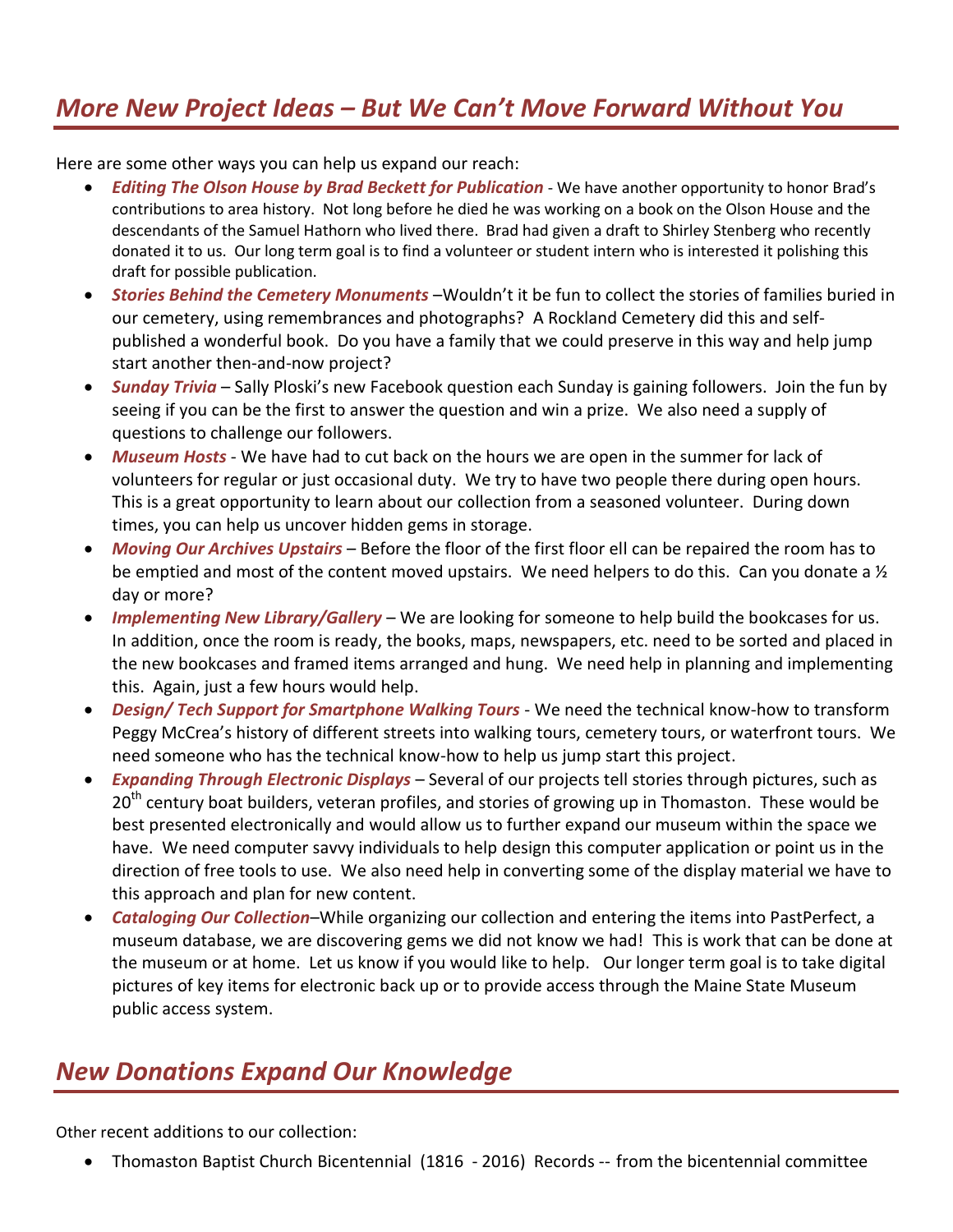- Color printer & the book, Montpelier: The Spot So xxx and a Name So Great by Ellen Dyer from Carolyn Whitaker
- Olson House, draft book by Brad Beckett from Shirley Stenberg (given to her by Brad)
- Iron toy fireman and house, found in a house restoration from Pamela Skinner
- Display Case from Shirley Barlow
- Framed Poster of Wharfage Rates (1856) from Kaja Verlleux
- Dunn & Elliot Nautical Papers/Receipts purchased at online auction
- Thomaston Tax Collection Books (1882-1883) purchased at online auction

Susan Devlin, President and Curator

#### *Meet Our Membership Chair and Facebook Editor – Sally Ploski*

Sally grew up on the Thomaston waterfront and is a 1968 graduate of Georges Valley High School. After high school she worked in various office positions from reception to bookkeeping. She moved to Conway, NH in 1973 and in 1978 she met her future husband, Robert Ploski, a local General Contractor. They were married in 1981 and moved to Naples, Florida in 1984. In 1985 she started her own wallpaper and painting business and the business grew into full scale remodeling with her husband and several employees. Sally retired from that business in 2008 and took on property management until they moved to Maine in 2017.

Prior to their move to Maine, Sally, along with her Mom, Pauline Thomas, and sister, Betty Lou Richards, provided THS with pictures and information about the boats built by Sally & Betty's father, Russell Tabbutt. His boat shop is now the Slipway Restaurant. And the home she grew up in was moved to the top of the hill and is now Strong's Law Office.

Over the years Sally's personal interest have included boating, water skiing and scuba diving with her husband, many crafts including stained glass,

sewing, embroidery, quilting, and much more. She also writes poetry, organizes family reunions, weddings, and works on her family genealogy. She's always eager to take on something new. Sally is currently working as a part time bookkeeper for Jimmy's Rentals in Rockland.

Sally took over as Membership Chair after joining the Board in June of 2017. She has recently become Editor of our Facebook Page and has brought forth many great ideas to help with both positions.

#### *2018 Schedule of Events*

Our talks have been increasingly popular with three last summer packing the museum. To better accommodate all who are interested, we are moving our talks to Watts Hall. This will also allow us to expand our exhibit space on the first floor of the museum. Thus, all programs will be at Watts Hall unless otherwise indicated. Refreshments and socializing starts at 7:00 PM and the programs begin promptly at 7:30 PM.

**Tues. May 8th – Green Street Touchstones.** Historian Peggy McCrea will guide us on a virtual tour of Green Street and talk about the houses and people who lived in them.

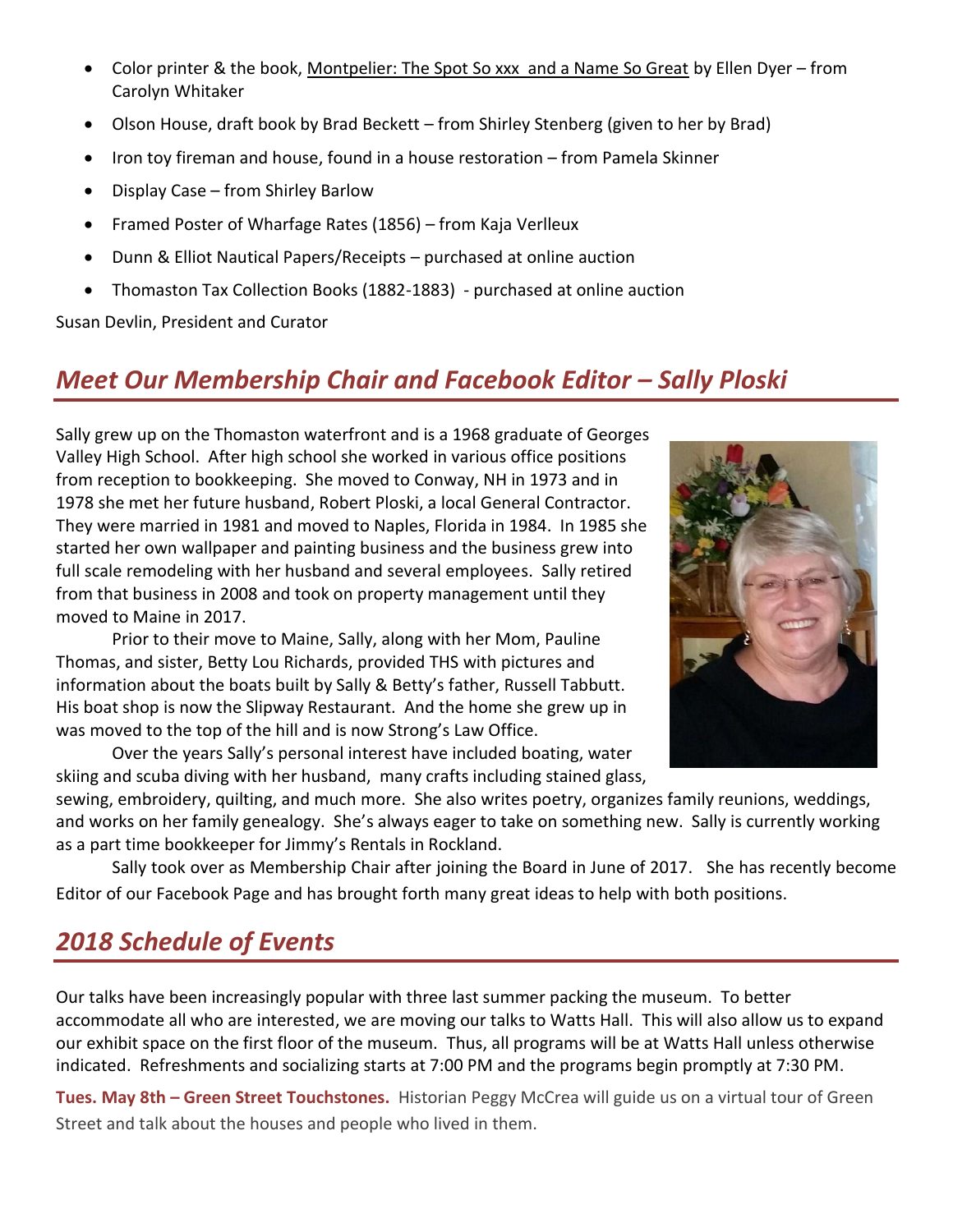**Sat. June 16th – Summer House Tour 1-4 PM.** The tour is of 14 Elliot Street, a beautiful Federal home build in 1845 that overlooks the harbor and has lovely gardens. An outdoor tea and raffle baskets will be available.

**Tues. June 19th – In Defense of Henry Knox.** Dr. Bill McCarriston seeks to exonerate Major General Henry Knox's indictments by several authors through his research from the Archives of the Commonwealth of Mass. and elsewhere. He will discuss this research which is based on his monograph. Just prior to the talk is the Thomaston Historical Society's annual membership meeting and election.

**Tues. July 10th – Alfred D. Snow: A Great Ship Revisited.** Betsy White, descendant of Capt. Willey during the last voyage of the Alfred D. Snow, describes her journey to Ballyhack, Ireland, the town closest to where the ship and the crew were lost. Learn how the town supports its memory.

**Sat. July 21th - General Henry Knox Memorial Service.** This 10:30 A.M. service honors Revolutionary War General Henry Knox, who was also the first Secretary of War. It takes place at the gravesite in the Thomaston Town Cemetery off Erin Street. A reception follows on the Knox Museum grounds.

**July 27th-30th – Thomaston Cemetery Cleaning/Repair Workshop.** We are offering, with the blessing of the Cemetery Committee a four day workshop next summer. Let's keep the momentum going started by the restoration of Knox's grave and the solo work our sexton, Pete Lammert has been doing. There is so much more work to be done. We have expert, Joe Ferannini, who led the restoration of the Tolman Cemetery and is a frequent instructor of MOCA (Maine Old Cemetery Assoc.) workshops. Consider signing up as a student, making a donation to cover the cost, or sponsoring the restoration/maintenance of a gravesite.

**Tues. Aug. 14th – Stonewalling in Maine**. Kevin Curtin, Ph.D. will talk about his research on stone walls in New England and the famous impoundment structures in Maine and who built them.

**Aug. Date TBD – Brooks Trap Mill Tour.** We are still finalizing the arrangements with Julie Brooks. Reserve your space early – space will be limited.

**Tues. Sept. 11th – Thatcher Street Archaeological Dig Update.** Harbour Mitchell, Archaeologist, will talk about the process and the findings from the June 2017 dig we sponsored. Hear what our next steps will be.

**Tues. Oct. 9th – Heirloom Apples**. Our speaker will be John Bunker, the author of "Not Far From the Tree", a brief history of the apples and orchards of Palermo, Maine. He also established the Maine Heritage Orchard in Unity, home to 300 historic pears and apples.

**Fri. /Sat. Dec. 7-8th – Home for the Holidays House Tour.** The house featured will have a Friday reception from 5 to 7 PM with wine and hors d'oeuvres, live music, and a small live auction. The tour and silent auction continue on Saturday between 10 AM and 3 PM. Reservations are needed for the Friday night event and tickets may be purchased at the door on Saturday.

**Nov. Date TBD – Saluting our Veterans.** Reception and potluck buffet for all veterans and their families.

Aleta Kilborn, Program Chair

#### *New Membership Categories*

We have some new and exciting membership opportunities for the coming year (June  $1<sup>st</sup>$ , 2018 through May 31<sup>st</sup>, 2019). We added two tiers of business membership in hopes to giving businesses ore recognition and getting them more involved in our programs and the history of Thomaston. We have also added a special lifetime membership for seniors.